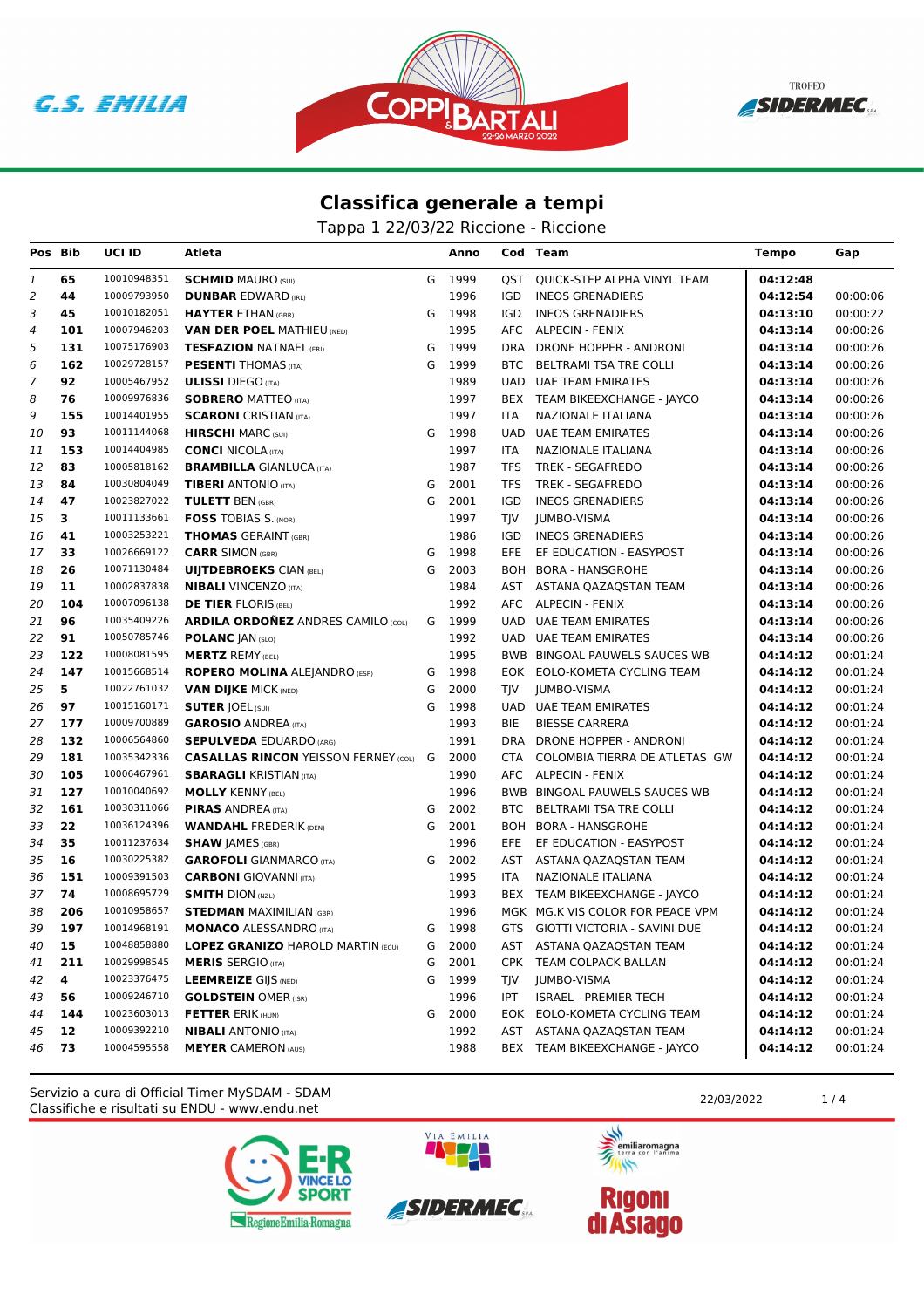





Tappa 1 22/03/22 Riccione - Riccione

| Pos Bib  |                | UCI ID                     | Atleta                                                          |   | Anno           |            | Cod Team                                              | <b>Tempo</b>         | Gap                  |
|----------|----------------|----------------------------|-----------------------------------------------------------------|---|----------------|------------|-------------------------------------------------------|----------------------|----------------------|
| 47       | 183            | 10064783250                | <b>PINZON VILLALBA EDGAR ANDRES (COL)</b>                       |   | G 2001         | CTA        | COLOMBIA TIERRA DE ATLETAS GW                         | 04:14:12             | 00:01:24             |
| 48       | 6              | 10023337170                | <b>VAN BELLE LOE (NED)</b>                                      | G | 2002           | TIV        | <b>IUMBO-VISMA</b>                                    | 04:14:12             | 00:01:24             |
| 49       | $\overline{7}$ | 10019759082                | <b>STAUNE-MITTET JOHANNES (NOR)</b>                             | G | 2002           | TJV        | JUMBO-VISMA                                           | 04:14:12             | 00:01:24             |
| 50       | 46             | 10005587887                | <b>PUCCIO SALVATORE (ITA)</b>                                   |   | 1989           | IGD        | <b>INEOS GRENADIERS</b>                               | 04:14:12             | 00:01:24             |
| 51       | 54             | 10007882242                | <b>NIV GUY (ISR)</b>                                            |   | 1994           | <b>IPT</b> | <b>ISRAEL - PREMIER TECH</b>                          | 04:14:12             | 00:01:24             |
| 52       | 112            | 10015829370                | <b>ZANA FILIPPO (ITA)</b>                                       | G | 1999           | <b>BCF</b> | <b>BARDIANI CSF FAIZANE'</b>                          | 04:14:12             | 00:01:24             |
| 53       | 117            | 10016283250                | <b>SANTAROMITA VILLA ALESSANDRO (ITA)</b>                       |   | G 1999         | <b>BCF</b> | <b>BARDIANI CSF FAIZANE'</b>                          | 04:14:12             | 00:01:24             |
| 54       | 72             | 10003205630                | <b>KANGERT TANEL (EST)</b>                                      |   | 1987           |            | BEX TEAM BIKEEXCHANGE - JAYCO                         | 04:14:12             | 00:01:24             |
| 55       | 14             | 10077709209                | <b>LOPEZ MORENO JUAN (COL)</b>                                  | G | 2001           |            | AST ASTANA QAZAQSTAN TEAM                             | 04:14:12             | 00:01:24             |
| 56       | 71             | 10015723579                | <b>COLLEONI KEVIN (ITA)</b>                                     | G | 1999           |            | BEX TEAM BIKEEXCHANGE - JAYCO                         | 04:14:12             | 00:01:24             |
| 57       | 182            | 10063599850                | <b>GOMEZ BECERRA</b> GERMAN DARIO (COL)                         | G | 2001           | CTA        | COLOMBIA TIERRA DE ATLETAS GW                         | 04:14:12             | 00:01:24             |
| 58       | 124            | 10009788189                | <b>TIZZA MARCO (ITA)</b>                                        |   | 1992           |            | <b>BWB BINGOAL PAUWELS SAUCES WB</b>                  | 04:14:12             | 00:01:24             |
| 59       | 154            | 10005397224                | <b>CANOLA MARCO (ITA)</b>                                       |   | 1988           | ITA        | NAZIONALE ITALIANA                                    | 04:14:12             | 00:01:24             |
| 60       | 57             | 10023832880                | <b>HOLLYMAN MASON (GBR)</b>                                     | G | 2000           | IPT        | <b>ISRAEL - PREMIER TECH</b>                          | 04:14:12             | 00:01:24             |
| 61       | 135            | 10016009832                | <b>CEPEDA JEFFERSON (ECU)</b>                                   | G | 1998           | DRA        | DRONE HOPPER - ANDRONI                                | 04:14:12             | 00:01:24             |
| 62       | 141            | 10006468870                | <b>CHRISTIAN MARK (GBR)</b>                                     |   | 1990           | EOK        | EOLO-KOMETA CYCLING TEAM                              | 04:14:12             | 00:01:24             |
| 63       | 187            | 10068247968                | <b>RICO LEMUS CRISTIAN DAVID (COL)</b>                          | G | 2001           | CTA        | COLOMBIA TIERRA DE ATLETAS GW                         | 04:14:12             | 00:01:24             |
| 64       | 121            | 10011029890                | <b>WIRTGEN LUC (LUX)</b>                                        | G | 1998           |            | <b>BWB BINGOAL PAUWELS SAUCES WB</b>                  | 04:14:12             | 00:01:24             |
| 65       | 64             | 10005839885                | <b>CATTANEO MATTIA (ITA)</b>                                    |   | 1990           | QST        | QUICK-STEP ALPHA VINYL TEAM                           | 04:14:12             | 00:01:24             |
| 66       | 85             | 10004433789                | <b>GALLOPIN TONY (FRA)</b>                                      |   | 1988           | <b>TFS</b> | <b>TREK - SEGAFREDO</b>                               | 04:14:12             | 00:01:24             |
| 67       | $\overline{2}$ | 10008653996                | <b>BOUWMAN KOEN (NED)</b>                                       |   | 1993           | TJV        | JUMBO-VISMA                                           | 04:14:12             | 00:01:24             |
| 68       | 102            | 10007291754                | <b>RIESEBEEK OSCAR (NED)</b>                                    |   | 1992           |            | AFC ALPECIN - FENIX                                   | 04:14:29             | 00:01:41             |
| 69       | 115            | 10030102114                | <b>MARTINELLI ALESSIO (ITA)</b>                                 |   | G 2001         | <b>BCF</b> | <b>BARDIANI CSF FAIZANE'</b>                          | 04:19:36             | 00:06:48             |
| 70       | 137            | 10005658114                | <b>ZARDINI EDOARDO</b> (ITA)                                    |   | 1989           | DRA        | DRONE HOPPER - ANDRONI                                | 04:21:51             | 00:09:03             |
| 71       | 82             | 10007518894                | <b>PELLAUD SIMON (SUI)</b>                                      |   | 1992           | TFS        | <b>TREK - SEGAFREDO</b>                               | 04:21:51             | 00:09:03             |
| 72       | 175            | 10015920007                | <b>BELLERI MICHAEL (ITA)</b>                                    | G | 1999           | <b>BIE</b> | <b>BIESSE CARRERA</b>                                 | 04:21:51             | 00:09:03             |
| 73       | 226            | 10015154515                | <b>BALDACCINI DAVIDE (ITA)</b>                                  | G | 1998           |            | COR TEAM CORRATEC                                     | 04:21:51             | 00:09:03             |
| 74       | 111            | 10010185788                | <b>COVILI LUCA (ITA)</b>                                        |   | 1997           | <b>BCF</b> | <b>BARDIANI CSF FAIZANE'</b>                          | 04:21:51             | 00:09:03             |
| 75       | 113            | 10029928928                | <b>TOLIO ALEX (ITA)</b>                                         | G | 2000           | <b>BCF</b> | <b>BARDIANI CSF FAIZANE'</b>                          | 04:21:51             | 00:09:03             |
| 76       | 143            | 10038165642                | <b>GARCIA GONZALEZ SERGIO (ESP)</b>                             | G | 1999           |            | EOK EOLO-KOMETA CYCLING TEAM                          | 04:21:51             | 00:09:03             |
| 77       | 125            | 10015678719                | <b>MEENS JOHAN (BEL)</b>                                        | G | 1999           |            | BWB BINGOAL PAUWELS SAUCES WB                         | 04:21:51             | 00:09:03             |
| 78       | 171            | 10029787367                | <b>CIUCCARELLI RICCARDO (ITA)</b>                               | G | 2000           | BIE        | <b>BIESSE CARRERA</b>                                 | 04:21:51             | 00:09:03             |
| 79       | 201            | 10010128905                | <b>WRIGHT PAUL (NZL)</b>                                        | G | 1998           |            | MGK MG.K VIS COLOR FOR PEACE VPM                      | 04:21:51             | 00:09:03             |
| 80       | 217            | 10029403108                | <b>PETRUCCI MATTIA (ITA)</b>                                    | G | 2000           |            | CPK TEAM COLPACK BALLAN                               | 04:21:51             | 00:09:03             |
| 81       | 142            | 10015389234<br>10009971378 | <b>RIVI SAMUELE (ITA)</b>                                       | G | 1998           |            | EOK EOLO-KOMETA CYCLING TEAM                          | 04:21:51             | 00:09:03             |
| 82       | 62<br>126      | 10010091216                | <b>CAVAGNA RÉMI (FRA)</b>                                       |   | 1995<br>1996   | QST        | <b>OUICK-STEP ALPHA VINYL TEAM</b>                    | 04:21:51             | 00:09:03             |
| 83<br>84 | 152            | 10010166186                | <b>MENTEN MILAN (BEL)</b>                                       |   | 1996           | <b>ITA</b> | BWB BINGOAL PAUWELS SAUCES WB<br>NAZIONALE ITALIANA   | 04:23:16<br>04:23:16 | 00:10:28             |
| 85       | 237            | 10015135519                | <b>FEDELI ALESSANDRO</b> (ITA)<br><b>ZAMBELLI SAMUELE (ITA)</b> | G | 1998           |            | IWM WORK SERVICE - VITALCARE -                        | 04:23:16             | 00:10:28<br>00:10:28 |
|          |                |                            | 10014407009 DALLA VALLE NICOLAS (ITA)                           |   |                |            |                                                       |                      |                      |
| 86<br>87 | 195<br>224     | 10014970720                | <b>MURGANO MARCO (ITA)</b>                                      |   | 1997<br>G 1998 |            | GTS GIOTTI VICTORIA - SAVINI DUE<br>COR TEAM CORRATEC | 04:23:16<br>04:23:16 | 00:10:28<br>00:10:28 |
| 88       | 174            | 10054909155                | <b>NORDAL MATTIAS (DEN)</b>                                     |   | G 2001         | BIE        | <b>BIESSE CARRERA</b>                                 | 04:23:16             | 00:10:28             |
| 89       | 53             | 10006060056                | <b>HOLLENSTEIN RETO (SUI)</b>                                   |   | 1985           | IPT        | <b>ISRAEL - PREMIER TECH</b>                          | 04:23:16             | 00:10:28             |
| 90       | 165            | 10030940455                | <b>FREDDI MATTEO</b> (ITA)                                      |   | G 2001         |            | BTC BELTRAMI TSA TRE COLLI                            | 04:23:16             | 00:10:28             |
| 91       | 146            | 10011188124                | <b>MARTIN ROMERO DAVID (ESP)</b>                                | G | 1999           |            | EOK EOLO-KOMETA CYCLING TEAM                          | 04:23:16             | 00:10:28             |
| 92       | 157            | 10014968801                | <b>FARESIN EDOARDO (ITA)</b>                                    |   | G 1998         | ITA        | NAZIONALE ITALIANA                                    | 04:23:16             | 00:10:28             |
|          |                |                            |                                                                 |   |                |            |                                                       |                      |                      |

Classifiche e risultati su ENDU - www.endu.net Servizio a cura di Official Timer MySDAM - SDAM 22/03/2022 2 2/4





VIA EMILIA

**ANTISTICATION** emiliaromagna

 $\rightarrow$ 

**Rigoni<br>di Asiago**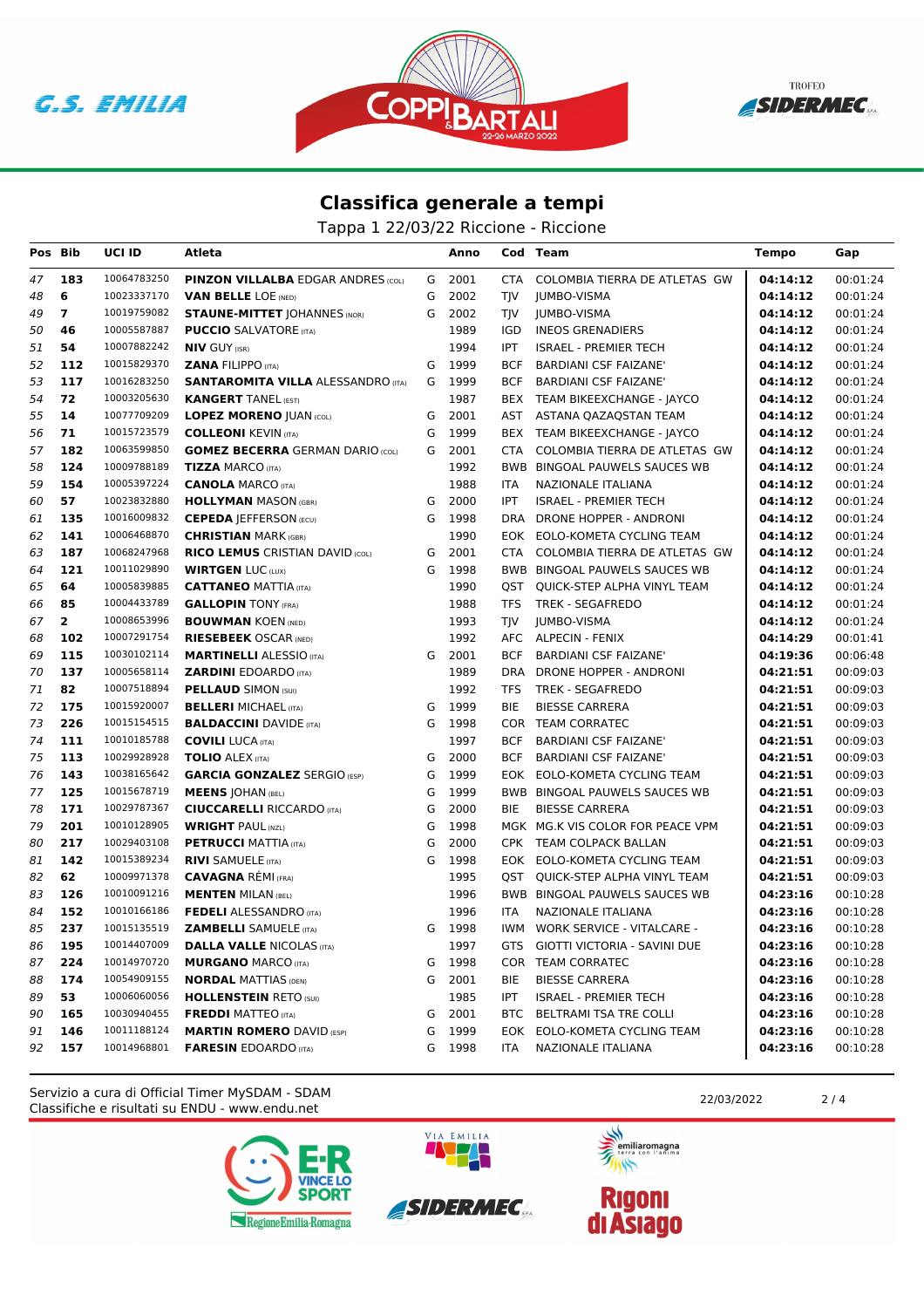





Tappa 1 22/03/22 Riccione - Riccione

| Pos Bib            |     | <b>UCI ID</b>              | Atleta                                                     |        | Anno         |            | Cod Team                                           | <b>Tempo</b>         | Gap                  |
|--------------------|-----|----------------------------|------------------------------------------------------------|--------|--------------|------------|----------------------------------------------------|----------------------|----------------------|
| 93                 | 176 | 10053817907                | <b>FOLDAGER ANDERS (DEN)</b>                               | G      | 2001         | <b>BIE</b> | <b>BIESSE CARRERA</b>                              | 04:23:16             | 00:10:28             |
| 94                 | 25  | 10010966236                | <b>GAMPER PATRICK (AUT)</b>                                |        | 1997         |            | BOH BORA - HANSGROHE                               | 04:23:16             | 00:10:28             |
| 95                 | 156 | 10029878408                | <b>PETRELLI</b> GABRIELE (ITA)                             | G      | 2000         | <b>ITA</b> | <b>NAZIONALE ITALIANA</b>                          | 04:23:16             | 00:10:28             |
| 96                 | 215 | 10030302376                | <b>BALESTRA LORENZO (ITA)</b>                              | G      | 2002         | <b>CPK</b> | TEAM COLPACK BALLAN                                | 04:23:16             | 00:10:28             |
| 97                 | 133 | 10005390958                | <b>BISOLTI ALESSANDRO (ITA)</b>                            |        | 1985         | <b>DRA</b> | DRONE HOPPER - ANDRONI                             | 04:23:16             | 00:10:28             |
| 98                 | 207 | 10023491663                | <b>CAROLLO</b> FRANCESCO (ITA)                             | G      | 2000         |            | MGK MG.K VIS COLOR FOR PEACE VPM                   | 04:23:16             | 00:10:28             |
| 99                 | 77  | 10009812239                | <b>MAAS JAN (NED)</b>                                      |        | 1996         |            | BEX TEAM BIKEEXCHANGE - JAYCO                      | 04:23:16             | 00:10:28             |
| 100                | 13  | 10036104895                | <b>NURLYKHASSYM NURBERGEN (KAZ)</b>                        | G      | 2000         |            | AST ASTANA QAZAQSTAN TEAM                          | 04:23:16             | 00:10:28             |
| 101                | 63  | 10009966530                | <b>KNOX JAMES (GBR)</b>                                    |        | 1995         |            | <b>QST QUICK-STEP ALPHA VINYL TEAM</b>             | 04:23:16             | 00:10:28             |
| 102                | 202 | 10019372601                | <b>DOUBLE PAUL (GBR)</b>                                   |        | 1996         |            | MGK MG.K VIS COLOR FOR PEACE VPM                   | 04:23:16             | 00:10:28             |
| 103 31             |     | 10008663090                | <b>BETTIOL ALBERTO (ITA)</b>                               |        | 1993         | EFE        | EF EDUCATION - EASYPOST                            | 04:23:16             | 00:10:28             |
| 104                | 234 | 10015134004                | <b>ZANDRI FRANCESCO (ITA)</b>                              |        | 1997         | IWM        | <b>WORK SERVICE - VITALCARE -</b>                  | 04:23:16             | 00:10:28             |
| 105 34             |     | 10004759650                | <b>HOWES ALEX (USA)</b>                                    |        | 1988         | <b>EFE</b> | EF EDUCATION - EASYPOST                            | 04:23:16             | 00:10:28             |
| 106 116            |     | 10074308347                | <b>NIERI</b> ALESSIO (ITA)                                 | G      | 2001         | <b>BCF</b> | <b>BARDIANI CSF FAIZANE</b>                        | 04:23:16             | 00:10:28             |
| 107                | 233 | 10014478343                | <b>COLOMBO RAUL (ITA)</b>                                  |        | 1996         | <b>IWM</b> | <b>WORK SERVICE - VITALCARE -</b>                  | 04:23:16             | 00:10:28             |
| 108                | 134 | 10054774466                | <b>ROJAS VEGA BRANDON ALEJANDRO (COL)</b>                  | G      | 2002         | DRA        | DRONE HOPPER - ANDRONI                             | 04:23:16             | 00:10:28             |
| 109                | 114 | 10015920714                | <b>EL GOUZI OMAR (ITA)</b>                                 | G      | 1999         | <b>BCF</b> | <b>BARDIANI CSF FAIZANE'</b>                       | 04:23:16             | 00:10:28             |
| 110                | 186 | 10035396694                | <b>PINEDA PINEDA RAFAEL STEVEN (COL)</b>                   | G      | 1999         | CTA        | COLOMBIA TIERRA DE ATLETAS GW                      | 04:23:16             | 00:10:28             |
| 111                | 185 | 10054150838                | <b>MANCIPE PUIN ANDRES LIBARDO (COL)</b>                   | G      | 2002         | CTA        | COLOMBIA TIERRA DE ATLETAS GW                      | 04:23:16             | 00:10:28             |
| 112 52             |     | 10003085994                | <b>HERMANS BEN (BEL)</b>                                   |        | 1986         | <b>IPT</b> | <b>ISRAEL - PREMIER TECH</b>                       | 04:23:16             | 00:10:28             |
| 113                | 43  | 10010087778                | <b>DE PLUS LAURENS (BEL)</b>                               |        | 1995         | IGD        | <b>INEOS GRENADIERS</b>                            | 04:23:16             | 00:10:28             |
| 114                | 231 | 10030344715                | <b>BORTOLUZZI GIOVANNI (ITA)</b>                           | G      | 2002         | IWM.       | <b>WORK SERVICE - VITALCARE -</b>                  | 04:23:16             | 00:10:28             |
| 115 236            |     | 10014405490                | <b>LUCCA RICCARDO (ITA)</b>                                |        | 1997         | IWM        | <b>WORK SERVICE - VITALCARE -</b>                  | 04:23:16             | 00:10:28             |
| 116 107            |     | 10016485839                | <b>VAN DEN BOSSCHE FABIO (BEL)</b>                         | G      | 2000         |            | AFC ALPECIN - FENIX                                | 04:23:16             | 00:10:28             |
| 117                | 191 | 10011151950                | <b>SZARKA GERGELY (HUN)</b>                                | G      | 1998         | <b>GTS</b> | <b>GIOTTI VICTORIA - SAVINI DUE</b>                | 04:26:38             | 00:13:50             |
| 118                | 184 | 10084684519                | <b>VARGAS HERNANDEZ BRAYAN (COL)</b>                       | G      | 2003         | CTA        | COLOMBIA TIERRA DE ATLETAS GW                      | 04:26:38             | 00:13:50             |
| 119                | 193 | 10009845076                | <b>BROGI ADRIANO (ITA)</b>                                 |        | 1991         | GTS        | GIOTTI VICTORIA - SAVINI DUE                       | 04:26:38             | 00:13:50             |
| 120                | 81  | 10007527584                | <b>LIEPINS EMILS (LAT)</b>                                 |        | 1992         | TFS        | <b>TREK - SEGAFREDO</b>                            | 04:27:47             | 00:14:59             |
| 121                | 196 | 10056601605                | <b>MALNASI JOZSEF-ATTILA (ROU)</b>                         | G      | 1998         | <b>GTS</b> | GIOTTI VICTORIA - SAVINI DUE                       | 04:27:47             | 00:14:59             |
| 122 222            |     | 10030100393                | <b>OLIVERO</b> SIMONE (ITA)                                | G      | 2001         |            | COR TEAM CORRATEC                                  | 04:27:47             | 00:14:59             |
| 123 227            |     | 10015706506                | <b>STÖCKLI JAN (SUI)</b>                                   | G      | 1999         |            | COR TEAM CORRATEC                                  | 04:27:47             | 00:14:59             |
| 124                | 235 | 10030690275                | <b>CARRETTA RICCARDO (ITA)</b>                             | G      | 2001         | IWM        | <b>WORK SERVICE - VITALCARE -</b>                  | 04:27:47             | 00:14:59             |
| 125 106<br>126 212 |     | 10008972884<br>10030050479 | <b>MARECZKO JAKUB (ITA)</b>                                |        | 1994<br>2001 |            | AFC ALPECIN - FENIX                                | 04:27:47             | 00:14:59             |
| 127 213            |     | 10030129493                | <b>PLEBANI NICOLA (ITA)</b><br><b>UMBRI</b> GIDAS (ITA)    | G<br>G | 2001         |            | CPK TEAM COLPACK BALLAN<br>CPK TEAM COLPACK BALLAN | 04:27:47<br>04:27:47 | 00:14:59<br>00:14:59 |
| 128                | 214 | 10030435045                |                                                            | G      | 2002         |            |                                                    | 04:27:47             | 00:14:59             |
| 129                | 225 | 10033022319                | <b>CALI' FRANCESCO (ITA)</b><br><b>AMELLA MATTEO (ITA)</b> | G      | 2001         |            | CPK TEAM COLPACK BALLAN<br>COR TEAM CORRATEC       | 04:27:47             | 00:14:59             |
| 130                | 205 | 10014448435                | <b>PICCOLO</b> SIMONE (ITA)                                |        | 1997         |            | MGK MG.K VIS COLOR FOR PEACE VPM                   | 04:27:47             | 00:14:59             |
| 131 173            |     | 10010713430                | <b>GIORDANI</b> CARLOALBERTO (ITA)                         |        | 1997         | <b>BIE</b> | <b>BIESSE CARRERA</b>                              | 04:27:47             | 00:14:59             |
| 132 172            |     | 10030463842                | <b>VILLA GIACOMO (ITA)</b>                                 | G      | 2002         | <b>BIE</b> | <b>BIESSE CARRERA</b>                              | 04:27:47             | 00:14:59             |
| 133 223            |     | 10015338512                | <b>STOJNIĆ</b> VELJKO (SRB)                                | G      | 1999         |            | COR TEAM CORRATEC                                  | 04:27:47             | 00:14:59             |
| 134 145            |     | 10010783855                | <b>VIEGAS DANIEL (POR)</b>                                 | G      | 1998         |            | EOK EOLO-KOMETA CYCLING TEAM                       | 04:27:47             | 00:14:59             |
| 135                | 192 | 10053731112                | <b>DIMA EMIL (ROU)</b>                                     |        | 1997         | GTS        | GIOTTI VICTORIA - SAVINI DUE                       | 04:27:47             | 00:14:59             |
| 136                | 42  | 10005776231                | <b>WURF CAMERON (AUS)</b>                                  |        | 1983         | IGD        | <b>INEOS GRENADIERS</b>                            | 04:27:47             | 00:14:59             |
| 137                | 51  | 10004393676                | <b>FROOME</b> CHRISTOFER (GBR)                             |        | 1985         | <b>IPT</b> | <b>ISRAEL - PREMIER TECH</b>                       | 04:27:47             | 00:14:59             |
| 138 94             |     | 10010992508                | <b>MIRZA AL-HAMMADI YOUSIF (UAE)</b>                       |        | 1988         | <b>UAD</b> | <b>UAE TEAM EMIRATES</b>                           | 04:27:47             | 00:14:59             |
|                    |     |                            |                                                            |        |              |            |                                                    |                      |                      |

Classifiche e risultati su ENDU - www.endu.net Servizio a cura di Official Timer MySDAM - SDAM 22/03/2022 2003/2022 3/4





VIA EMILIA

**ANTISTICATION** emiliaromagna

 $\rightarrow$ 

**Rigoni<br>di Asiago**